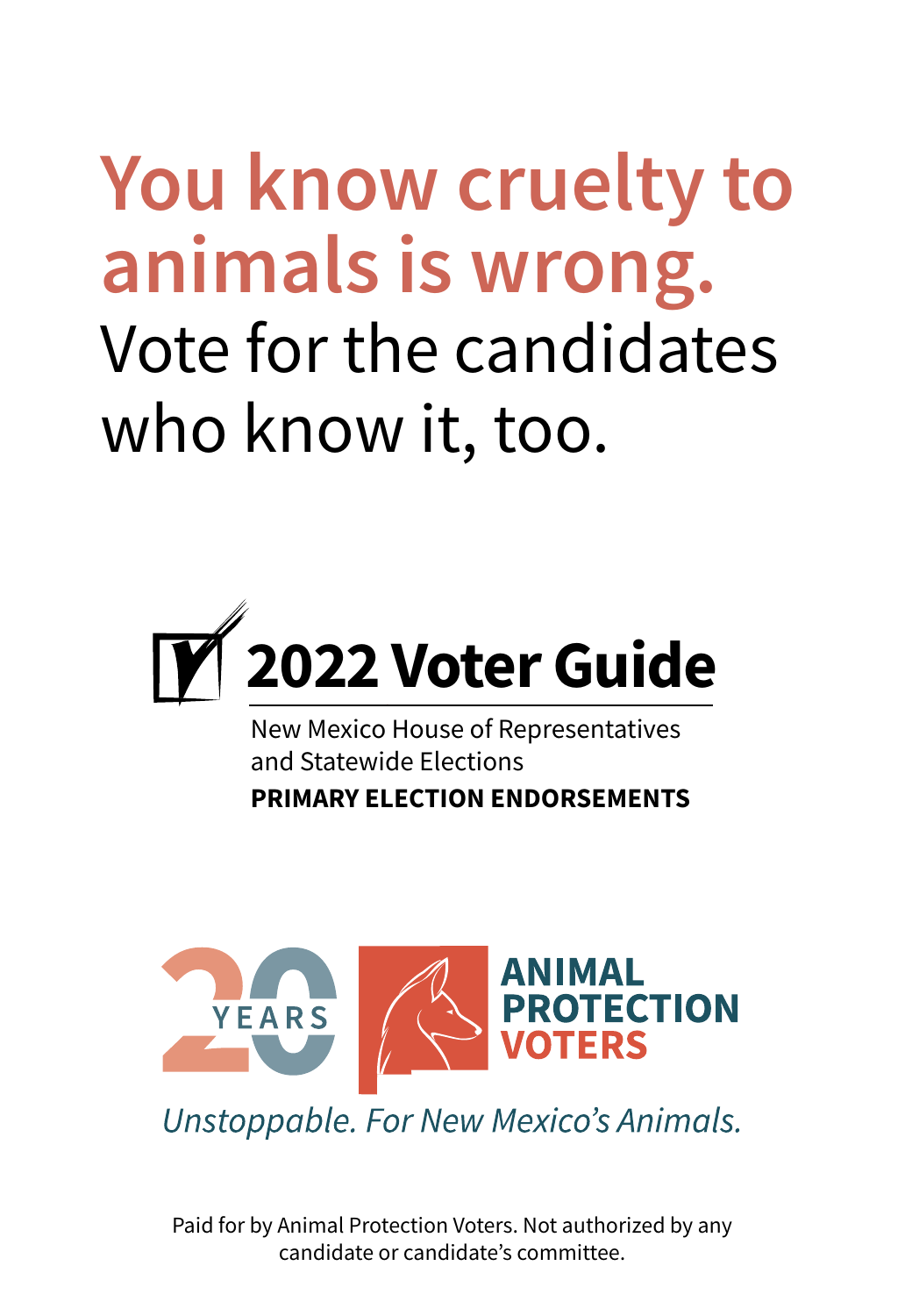

## **Endorsed Candidates**

**PRIMARY** ELECTION: June 7, 2022

All endorsements are based on candidates' records and positions on animal protection issues and not based on party affiliation.

Endorsements have been issued only in contested races. Dual endorsements are issued when there are two very strong proanimal candidates running for the same elected office.

| <b>STATEWIDE RACES</b>          |                                           |  |
|---------------------------------|-------------------------------------------|--|
| <b>RACE</b>                     | <b>CANDIDATE</b>                          |  |
| Governor                        | Gov. Michelle Lujan Grisham (D)           |  |
| Lt. Governor                    | Lt. Gov. Howie Morales (D)                |  |
| Attorney General                | Brian Colón (D)                           |  |
| Commissioner<br>of Public Lands | Commissioner Stephanie Garcia Richard (D) |  |